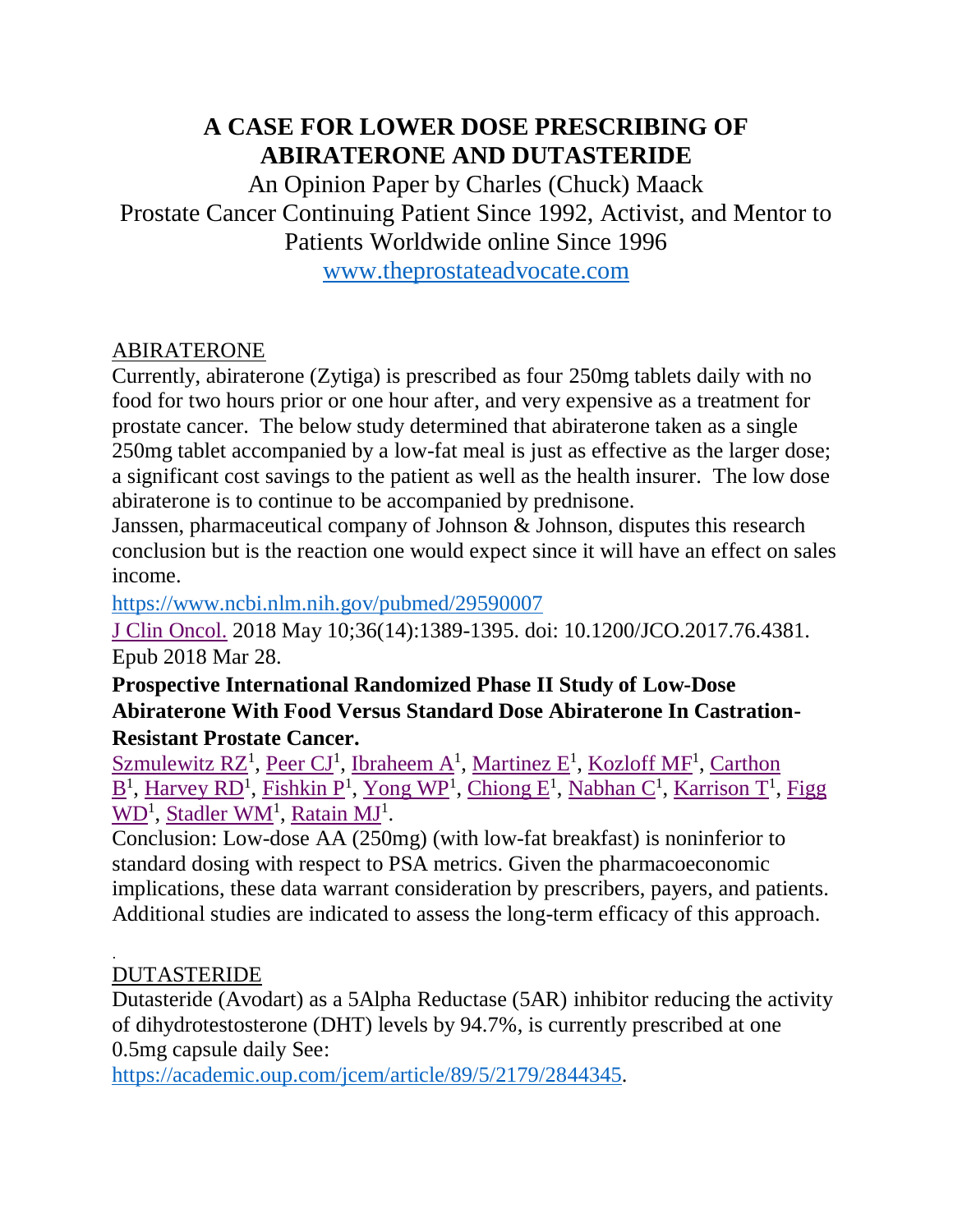Dutasteride taken daily for 4 to 6 months will have established itself in a patient's system. At that point, recognizing the half-life of dutasteride is 5 weeks, and it can take 4 to 6 months for the medication to be totally eliminated from the system even if stopped, this long-time presence of dutasteride controlling DHT levels even after discontinuation appears to permit taking the 0.5mg capsule every other, or even every third day in active use remaining as effective as daily because of this long half-life. See:<http://www.drugs.com/pro/avodart.html> and scroll down to "Pharmacokinetics." This can be a consideration in cost savings, particularly for patients who do not have health insurance coverage for oral medications.

Please recognize that I am not a Medical Doctor. Rather, I do consider myself a medical detective. I have been an avid student researching and studying prostate cancer as a survivor and continuing patient since 1992. I have dedicated my retirement years to continued deep research and study in order to serve as an advocate for prostate cancer awareness, and, from an activist patient's viewpoint, as a mentor to voluntarily help patients, caregivers, and others interested develop an understanding of this insidious men's disease, its treatment options, and the treatment of the side effects that often accompany treatment. There is absolutely no charge for my mentoring – I provide this free service as one who has been there and hoping to make their journey one with better understanding and knowledge than was available to me when I was diagnosed so many years ago. **IMPORTANTLY**, readers of medical information I may provide are provided this "disclaimer" to make certain they understand that the comments or recommendations I make are not intended to be the procedure to blindly follow; rather, they are to be reviewed as **MY OPINION**, then used for further personal research, study, and subsequent discussion with the medical professional/physician providing their prostate cancer care.